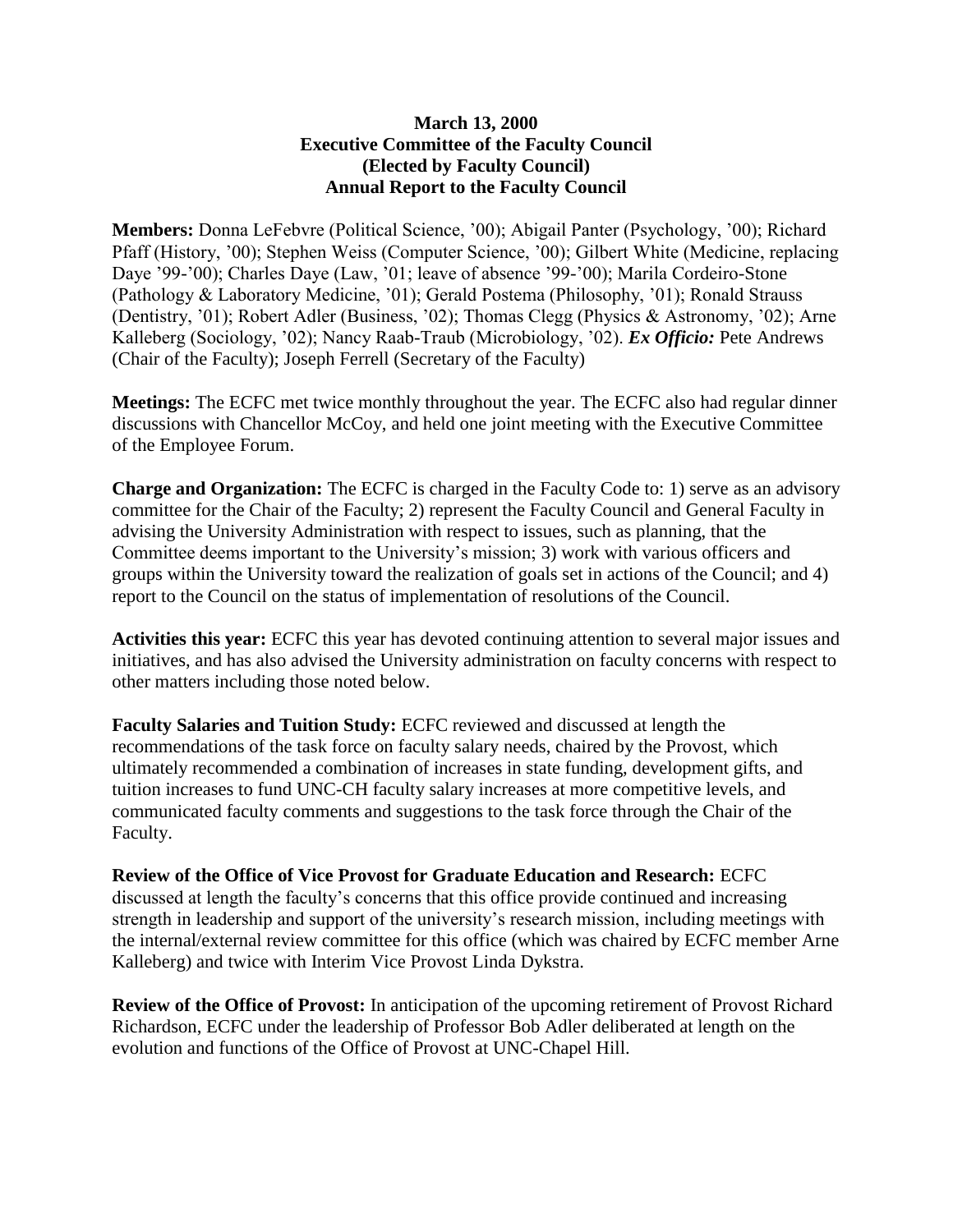**Commercialism on the Chapel Hill Campus:** ECFC discussed at length both the proposed Wachovia contract and related matters associated with the transfer of ATM machines from the Daniels Building to a new site behind Davis Library, and the larger issue of commercialism on the Carolina campus. ECFC proposed a resolution to the Faculty Council on the former topic, which was adopted. On the latter, it drafted and sent to the Chancellor for his consideration, after discussion with Vice Chancellors Jack Evans and Susan Ehringhaus, a proposed policy calling for wider university review of proposed contracts that might trigger concerns of excessive commercialism on campus or affecting members of the University community.

**University Budget Process:** ECFC continued to urge and to monitor adoption of a more formal and transparent annual process for campus-wide budget formulation and allocation, and met with consultants engaged by the Chancellor to facilitate a workshop to initiate such a process. The first round of budget hearings under this process are scheduled for April 2000.

## **Other issues discussed:**

- *Selection of Interim Chancellor and other senior administrators:* ECFC advised President Broad and the UNC-Chapel Hill Board of Trustees on the selection of an interim chancellor following the death of Chancellor Hooker, and advised the Chancellor Search Committee and Provost Search Committee on criteria of concern to the faculty in filling each of these positions.
- *Information technology initiatives:* ECFC invited and received an update from Chief Information Officer Marian Moore on the campus's information technology initiatives and in particular the Carolina Computing Initiative.
- *Pedestrian safety:* In the aftermath of the tragic death of a post-doc in the School of Dentistry and other pedestrian accidents, ECFC expressed faculty concerns and suggestions for both immediate and longer-term corrective measures to Public Safety Director Derek Poarch.
- *Revision of the central campus plan:* ECFC has continued to provide input to the consultants who are drafting the campus master plan; completion is now anticipated in Summer 2000, with faculty informational meetings held in February 2000 and planned also for late April or early May.
- *Planning for the University development campaign:* ECFC reviewed drafts of the proposed case statement for the university's upcoming development campaign, and continued to express faculty views and priorities concerning this initiative through the Chair of the Faculty.
- *Grade Inflation report:* ECFC reviewed the draft report of the Educational Policy Committee on grade inflation, and offered suggestions as to refinements and next steps.
- *Capital facilities needs:* ECFC continued to express the faculty's concern about the need for capital improvements on the campus, including support for the 1999 bond proposal and participation by ECFC members in the visit of the legislative study committee on education facilities to the Chapel Hill campus in March 2000.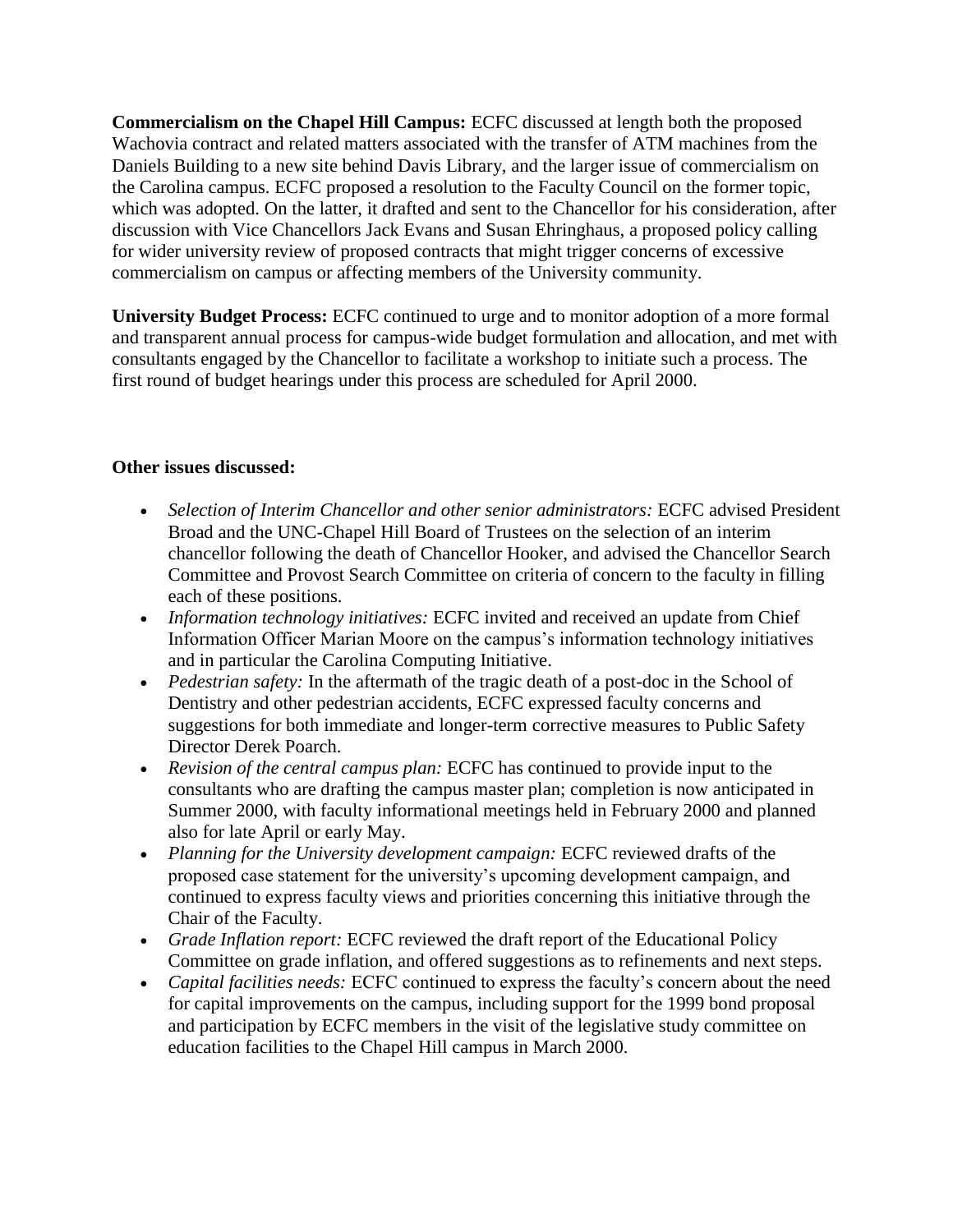- *Issues for consideration by UNC General Administration:* ECFC met with incoming Vice President for Academic Affairs Gretchen Battaille, at her invitation, to offer UNC-Chapel Hill faculty views on issues for consideration by UNC General Administration.
- *Joint meeting with Executive Committee of the Employee Forum: ECFC once again held* one joint meeting with the Executive Committee of the Employee Forum, primarily to discuss the common interests of faculty and staff in steps to recruit and retain wellqualified staff members.

**Referrals to Faculty Council:** ECFC sent proposed resolutions to Faculty Council concerning distinctive academic regalia (99-09) and concerning a proposed contract with the Wachovia Bank (99-10), both of which were adopted. It also exercised its responsibility to act on behalf of Faculty Council on one urgent matter concerning honorary degrees, and it nominated several additional members to the Nominating Committee as provided by a Faculty Council resolution in 1998-99.

**Implementation of Faculty Council resolutions:** ECFC has continued to monitor implementation of other Faculty Council resolutions by those to whom they were directed. Those for which any new developments have occurred in 1999-2000 include the following:

- The resolutions on replacement of the Carolina Course Review by a more appropriate instrument for student evaluations of teaching for use in personnel reviews (98-3, 98-9) were assigned to a task force which reported to the Council in April 1999; its recommendations were adopted (99-04), and a new course evaluation instrument is now being developed and pilot-tested by the Center for Teaching and Learning, with full implementation anticipated in 2000-01.
- The resolutions on creation of a Copyright Committee (98-11) and an Office of Scholarly Communication (98-12) and related matters were forwarded to the Chancellor, who appointed initial members of the Copyright Committee effective 1999-2000. The proposed Office of Scholarly Communication has not yet been created.
- The resolution on adequate funding of teaching resources (99-05) led to the creation of a task force whose report was presented to the Faculty Council in December 1999.
- The resolution on creation of a Faculty Information Technology Advisory Committee (98-19) was implemented this year; its first annual report will be presented at the April 2000 Faculty Council meeting.
- The resolution on the implications of distance learning for faculty welfare (99-02) was assigned to the newly created Faculty Information Technology Advisory Committee, which will make its first annual report in April 2000.
- The resolution on responsibility for established lectures (99-06) was referred to the Committee on University Government, which will bring recommendations to the March 2000 meeting of the Faculty Council and General Faculty.
- The resolution on use of mediation in faculty grievances (99-08) is being implemented by the Faculty Grievance Committee.
- Implementation of the Report of the Task Force on Intellectual Climate: ECFC has continued to discuss and monitor implementation of the Intellectual Climate Task Force recommendations. At ECFC's request, the Provost in 1999 created an Intellectual